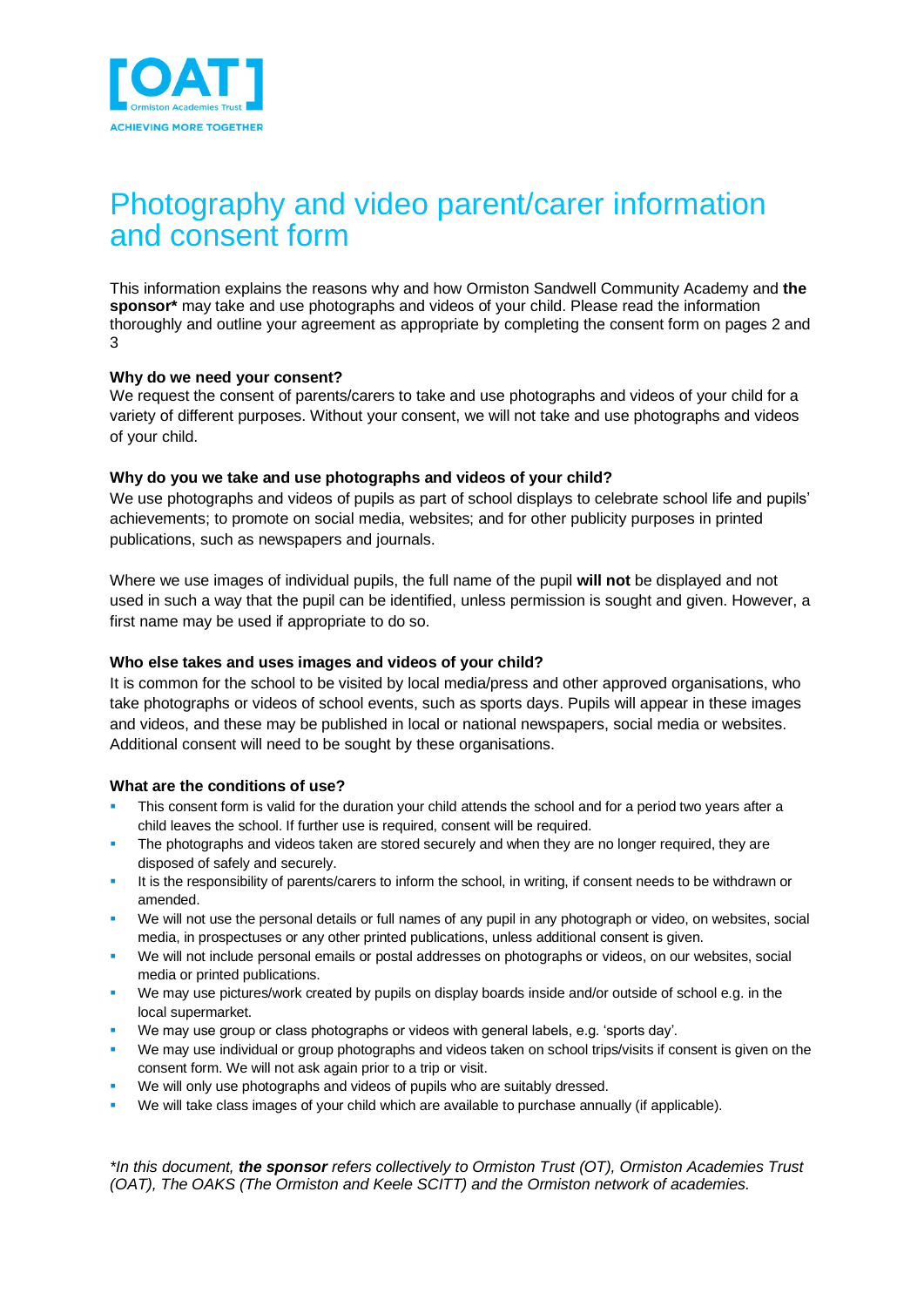

## **Photography and videos parental/carer consent form** *(to be completed by insert date)*

Please read the consent form thoroughly and complete - stating what photography and videos you consent to us taking and publishing of your child.

Please tick either **'Yes'** or **'No'** for each criterion below:

| I provide consent to:                                                                                                                                                                        | <b>Yes</b> | <b>No</b> |
|----------------------------------------------------------------------------------------------------------------------------------------------------------------------------------------------|------------|-----------|
| Taking and using photographs and videos of my child on any managed and<br>maintained school and/or sponsor websites.                                                                         |            |           |
| Taking and using photographs and videos of my child on social media,<br>including, but not limited to, Facebook, Twitter, Instagram, LinkedIn.                                               |            |           |
| Taking and using photographs and videos on <i>internal</i> displays such as<br>posters, screens, noticeboards or otherwise, that can only be seen by<br>approved visitors, staff and pupils. |            |           |
| Taking and using photographs and videos on external displays such as<br>posters, screens, noticeboards or otherwise, that can be seen by members<br>of the public.                           |            |           |
| Taking and using photographs and videos of my child for promotional<br>materials, such as prospectus, brochures, fliers or other materials.                                                  |            |           |
| Taking and using photographs and videos of my child for use in local,<br>regional and national media. This may include newspapers, TV, any<br>respective websites and social media.          |            |           |
| Sharing my child's data with a school-appointed external photography<br>company for official school photography. This includes the following:<br>Name<br>Class<br>Roll number                |            |           |

## **Refreshing your consent**

This form is valid for the duration of time your child is at the school and for a period of two years after they leave. It will only be refreshed where any changes to circumstances occur – this can include, but is not limited to, the following:

- New requirements for consent, e.g. an additional social media account will be used to share pupil photographs and videos.
- Changes to a pupil's circumstances, e.g. safeguarding requirements mean a pupil's photograph cannot be used.
- Changes to parental consent, e.g. amending the provisions for which consent has been provided.

Where you would like to amend the provisions for which consent has been provided, you must submit your request in writing to the **principal via the school office.** A new form will be supplied to you to amend your consent accordingly and provide a date and signature.

*\*In this document, the sponsor refers collectively to Ormiston Trust (OT), Ormiston Academies Trust (OAT), The OAKS (The Ormiston and Keele SCITT) and the Ormiston network of academies.*